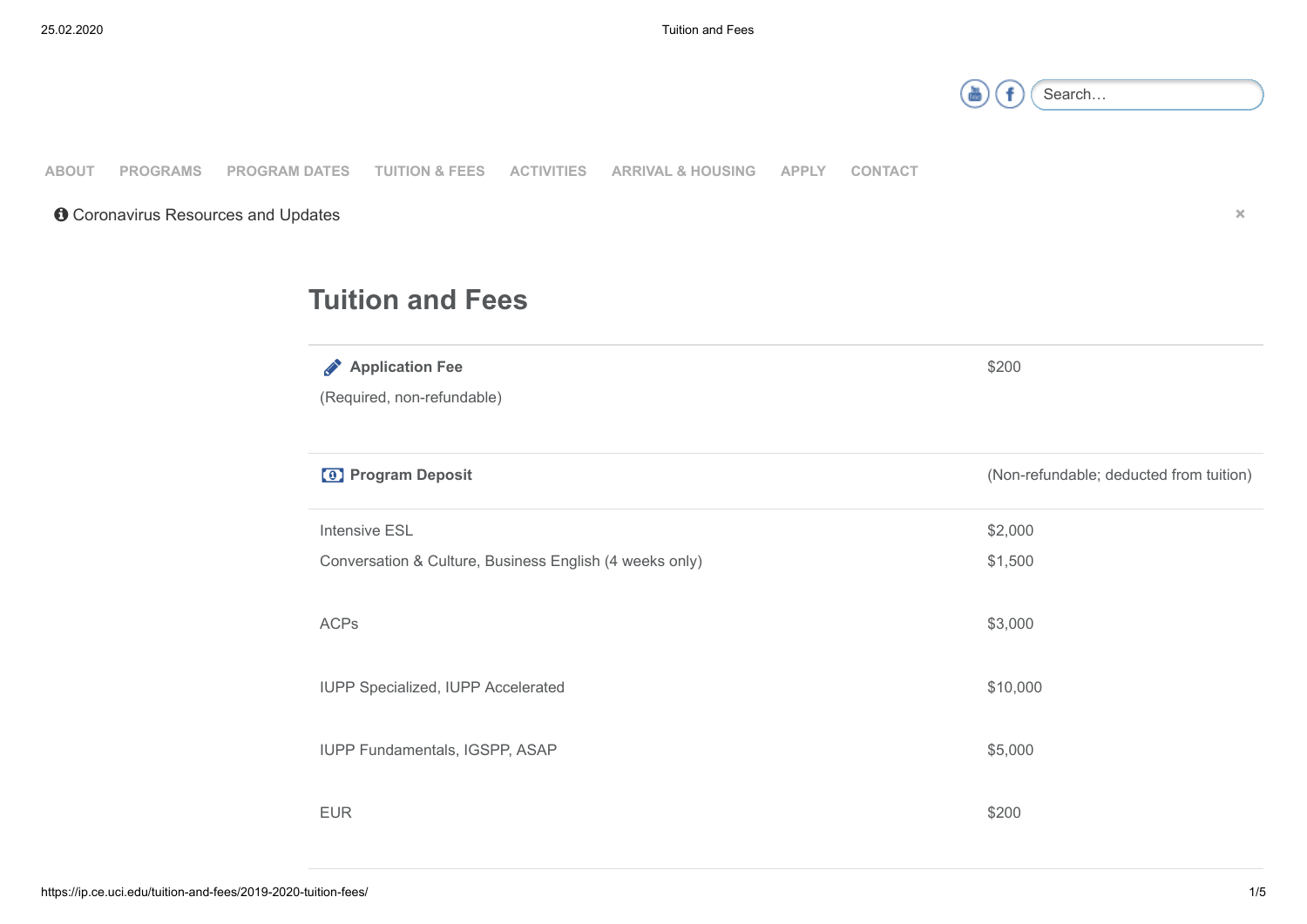| Intensive ESL (per quarter)                                    | \$4,500 |
|----------------------------------------------------------------|---------|
| Conversation & Culture (2 weeks)                               | \$1,500 |
| Conversation & Culture (4 weeks)                               | \$2,500 |
|                                                                |         |
| <b>Business English (2 weeks)</b>                              | \$1,500 |
| <b>Business English (4 weeks)</b>                              | \$2,500 |
|                                                                |         |
| Accelerated Certificate Programs (ACP) Tuition                 |         |
| <b>Business Administration</b>                                 | \$7,900 |
| <b>Business of Esports</b>                                     | \$7,900 |
| <b>Creativity &amp; Product Development</b>                    | \$7,900 |
| Data Science & Predictive Analytics for Business Professionals | \$7,900 |
| Digital Marketing & Communications                             | \$7,900 |
| Global Human Resources Management                              | \$7,900 |
| Innovation Management & Entrepreneurship                       | \$7,900 |
| International Business Operations & Management                 | \$7,900 |
| <b>International Finance</b>                                   | \$7,900 |
| International Tourism & Hotel Management                       | \$7,900 |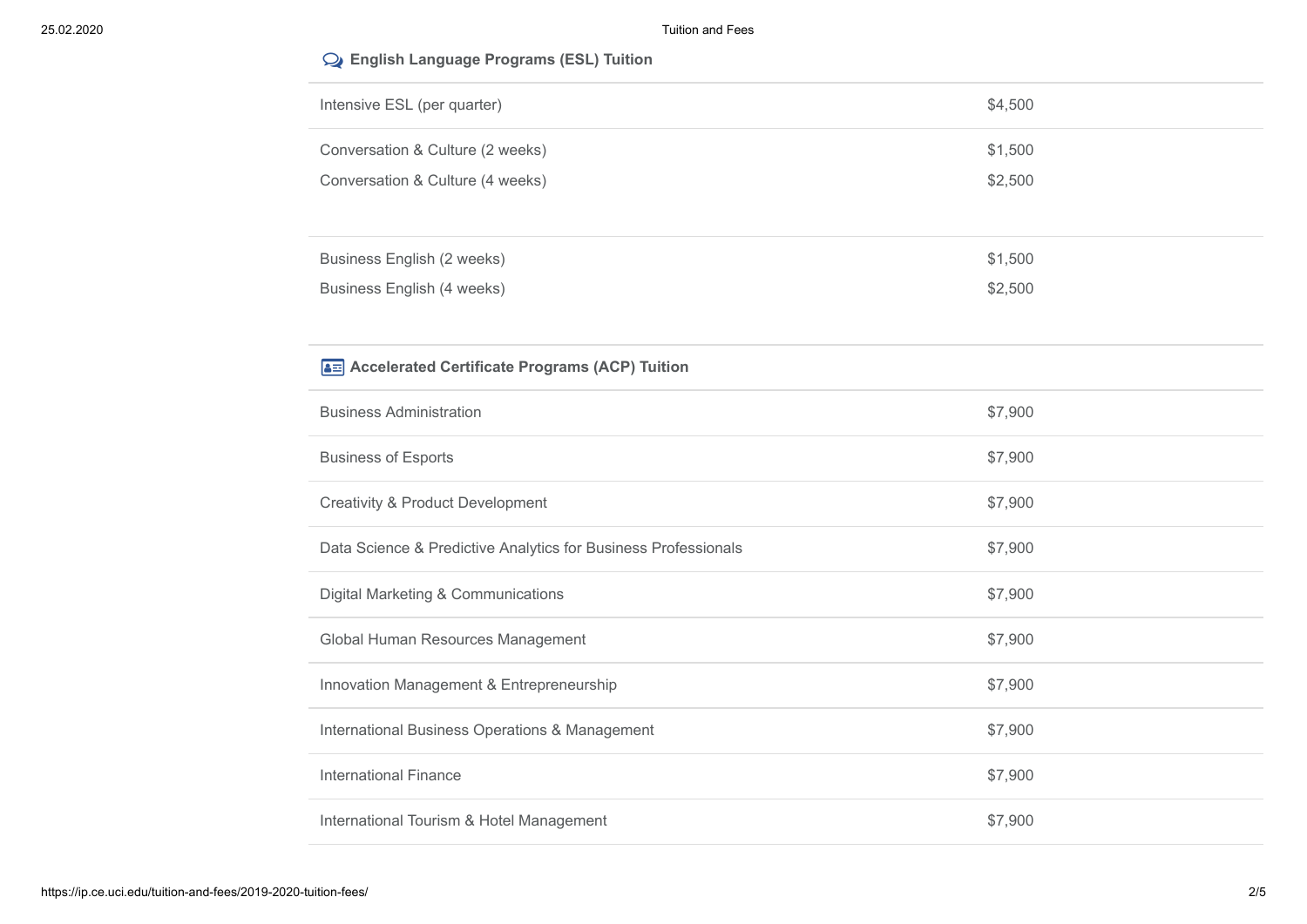| Meeting & Event Planner                       | \$7,900           |  |  |
|-----------------------------------------------|-------------------|--|--|
| Project Management                            | \$7,900           |  |  |
| <b>Strategic Communication Management</b>     | \$7,900           |  |  |
| Teaching English as a Foreign Language (TEFL) | \$7,900           |  |  |
| Internship                                    | \$2,900           |  |  |
| University Preparation Programs Tuition       |                   |  |  |
| IUPP Generalized Track (9-month)              | \$39,800          |  |  |
| <b>IUPP Generalized Track (12-month)</b>      | \$42,800          |  |  |
| <b>IUPP Accelerated Track</b>                 | \$49,700          |  |  |
| <b>IUPP Specialized Track</b>                 | \$55,500          |  |  |
| <b>IUPP Fundamentals Track</b>                | \$11,600          |  |  |
| IGSPP Business Track (6-month)                | \$21,000          |  |  |
| IGSPP Business Track (9-month)                | \$26,800          |  |  |
| IGSPP Research Track (6-month)                | \$24,000          |  |  |
| IGSPP Research Track (9-month)                | \$29,800          |  |  |
| Experience UCI Programs Tuition               |                   |  |  |
| Academic Study Abroad Program (ASAP)          | \$8,200 (3-month) |  |  |

\$16,200 (6-month)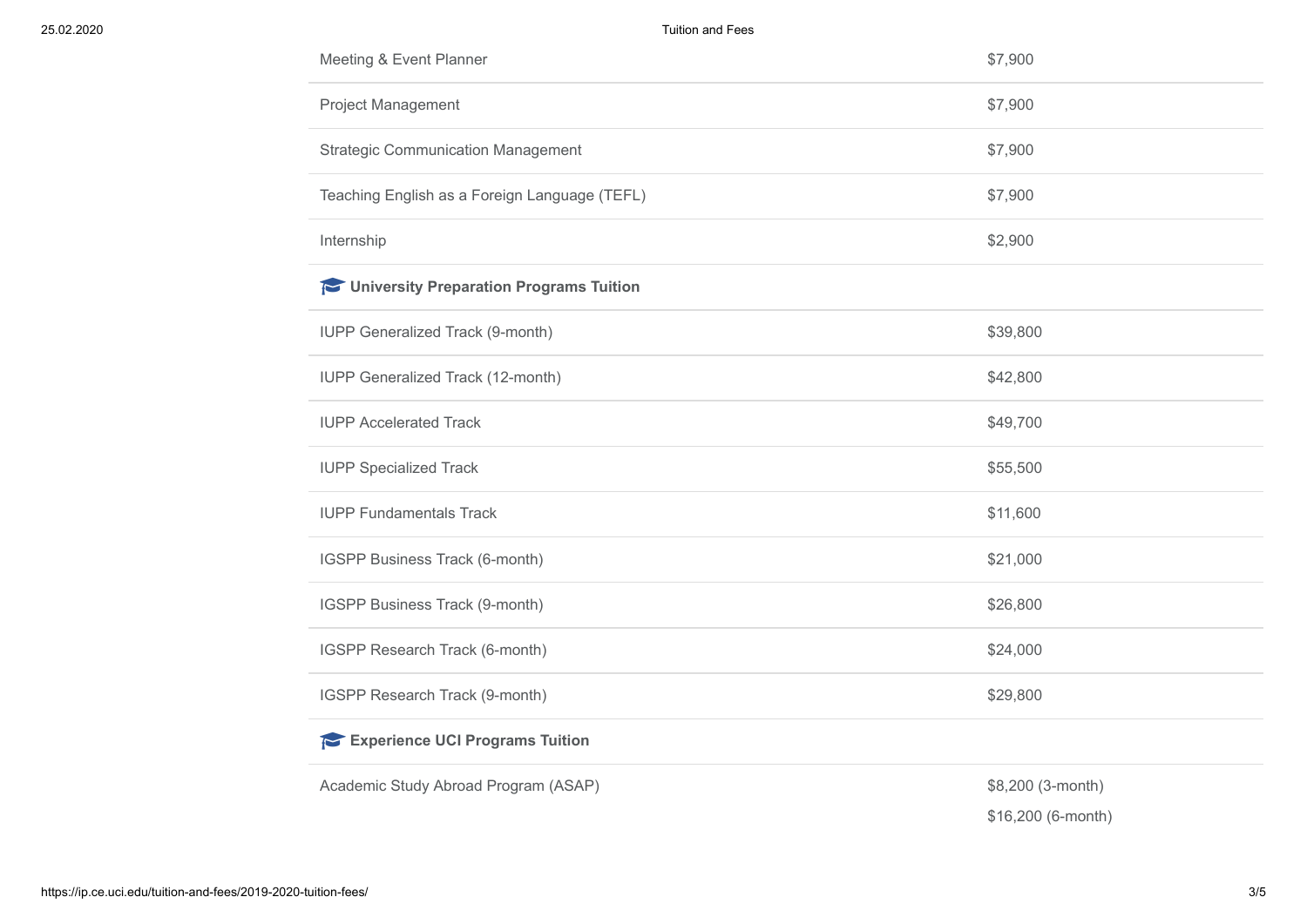\$24,000 (9-month)

| Experience University Research (High School)                                                  | \$4,250                      |
|-----------------------------------------------------------------------------------------------|------------------------------|
| Experience University Research (Grad and Undergrad)                                           | \$5,000                      |
| EUR Intro Week (Optional for Grad & Undergrads, includes housing)                             | \$1,000                      |
| <b>Student Services Fee</b><br><b>Contract Contract Contract</b>                              |                              |
| Intensive ESL, ACPs, IUPP, IGSPP, ASAP (per quarter)                                          | \$250                        |
| Conversation & Culture, Business English (per 2 weeks)                                        | \$80                         |
|                                                                                               |                              |
| <b>121</b> Health Insurance                                                                   |                              |
| Intensive ESL (per quarter)                                                                   | \$585                        |
| Conversation & Culture (per 2 weeks)                                                          | \$100                        |
| Business English (per 2 weeks)                                                                | \$100                        |
| Accelerated Certificates (per quarter)                                                        | \$585                        |
| IUPP, IGSPP, ASAP (per quarter)                                                               | \$585                        |
| <b>X</b> Airport Pick-Up (one way)                                                            | From Los Angeles (LAX): \$75 |
| For policies and procedures for airport pick-up requests, please refer to our Airport Pick-Up | From John Wayne (SNA): \$50  |
| page                                                                                          |                              |

**Books and Supplies Books and Supplies Books and Supplies Books and Supplies \$150-\$400 per quarter**